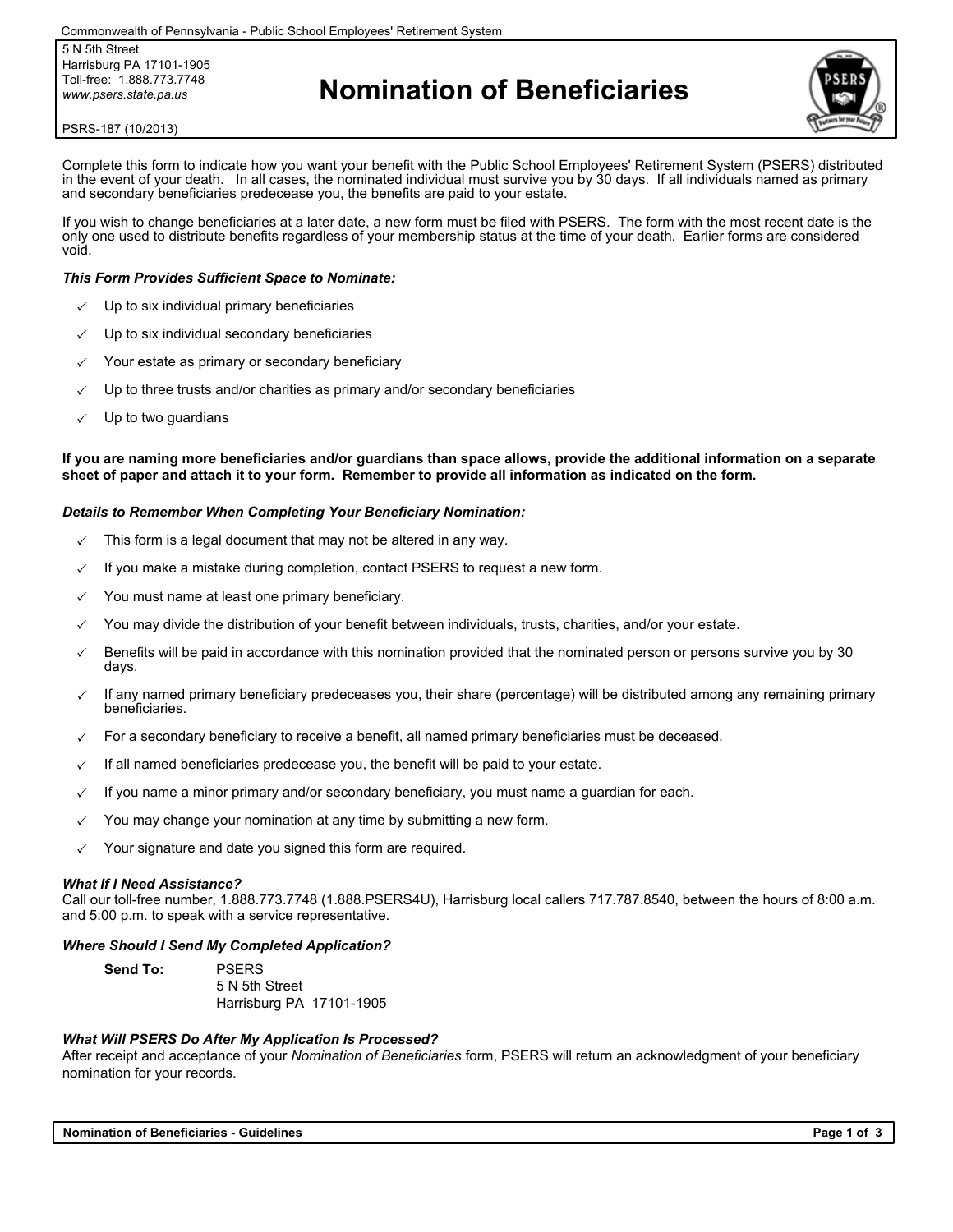## **IMPORTANT: Read all instructions carefully.** Forms not properly completed will not be accepted by PSERS.



### **A Member Information**

**Member Name.** If incorrect, you may make the change directly on this form.

If your last name changed for any reason other than marriage or divorce, a photocopy of the legal document regarding your name change is required as proof.

If your first name changed through a legal process, a photocopy of the legal document regarding your name change is required as proof.

**Social Security Number.** Your form cannot be processed without your social security number. If incorrect, you may make the change directly on this form.

A photocopy of your social security card is required as proof of the change.

**Gender.** If incorrect, you may make the change directly on this form. Written verification explaining the reason for the change is required.

**Date of Birth.** If incorrect, you may make the change directly on this form. Enter your correct birth month, day, and year including century (e.g., 08-08-1965). A photocopy of one of the following is required as proof:

- Birth certificate
- $\bullet$ Baptismal record
- $\bullet$ Passport
- Elementary/secondary school records
- $\bullet$ Life insurance policy listing your full date of birth
- $\bullet$ PA driver's license
- Naturalization card  $\bullet$
- $\bullet$ Alien registration card

#### **B Primary Beneficiary Naming One or More Individuals**

Complete this section to designate one or more individuals as a primary beneficiary to receive any outstanding amount due left in your account in the event of your death.

**Percent.** Enter the percentage (e.g., 25%, 33 1/3%, 50%, etc.) of your benefit that should be distributed to each named primary beneficiary. **The total percentage of Sections B and C must equal 100%.**

**Name.** Enter the name (first, middle, last) of each primary beneficiary you wish to nominate.

**Social Security Number.** Enter the social security number for each named primary beneficiary.

**Date of Birth.** Enter the birth month, day, and year including century (e.g., 08-08-1965) for each named primary beneficiary.

**Gender.** Enter "M" for male or "F" for female for each named primary beneficiary.

**Relationship.** Enter the relationship between you and each named primary beneficiary (e.g., spouse, son, daughter, friend, etc.)

**Address.** Enter the address for each named primary beneficiary.

**Nomination of Beneficiaries - Guidelines Page 2 of 3**

### **C Primary Beneficiary Naming an Estate, Trust, or Charity**

Complete this section to designate your estate and/or one or more trusts or charities as primary beneficiary to receive any outstanding amount due left in your account in the event of your death.

**Percent.** Enter the percentage (e.g., 25%, 33 1/3%, 50%, etc.) of your benefit that should be distributed to each named estate or trust. **The total percentage of Sections B and C must equal 100%.**

**Estate, Trust, or Charity Indicator.** Indicate whether you are designating your estate, trust, or charity as a primary beneficiary by checking the appropriate box. **For an "Estate" or "Trust", no other information is required.**

When your "Estate" is named, the courts must appoint an administrator or an executor before benefits can be paid upon your death.

**When naming a "Trust," do not submit a copy of your Trust Agreement.** Upon your death, PSERS will send a Trustee Certification. This certification, if properly completed by the Trustee, will allow PSERS to make payment in accordance with the *Nomination of Beneficiaries*. If the Trust is not valid or is no longer operative, PSERS will not make payment to the Trust, but will pay the named secondary beneficiary or if none, the estate. You should ensure that your attorney has determined that the Trust Agreement meets all legal requirements.

**Charity Name.** If you indicated "charity" as a primary beneficiary, enter the name of the designated charity.

**Contact Name.** Enter the name (first, middle, last) of the contact person for each named estate, trust, or charity. **A minor may not be named as an executor or trustee.**

**Address.** Enter the address for each contact person listed.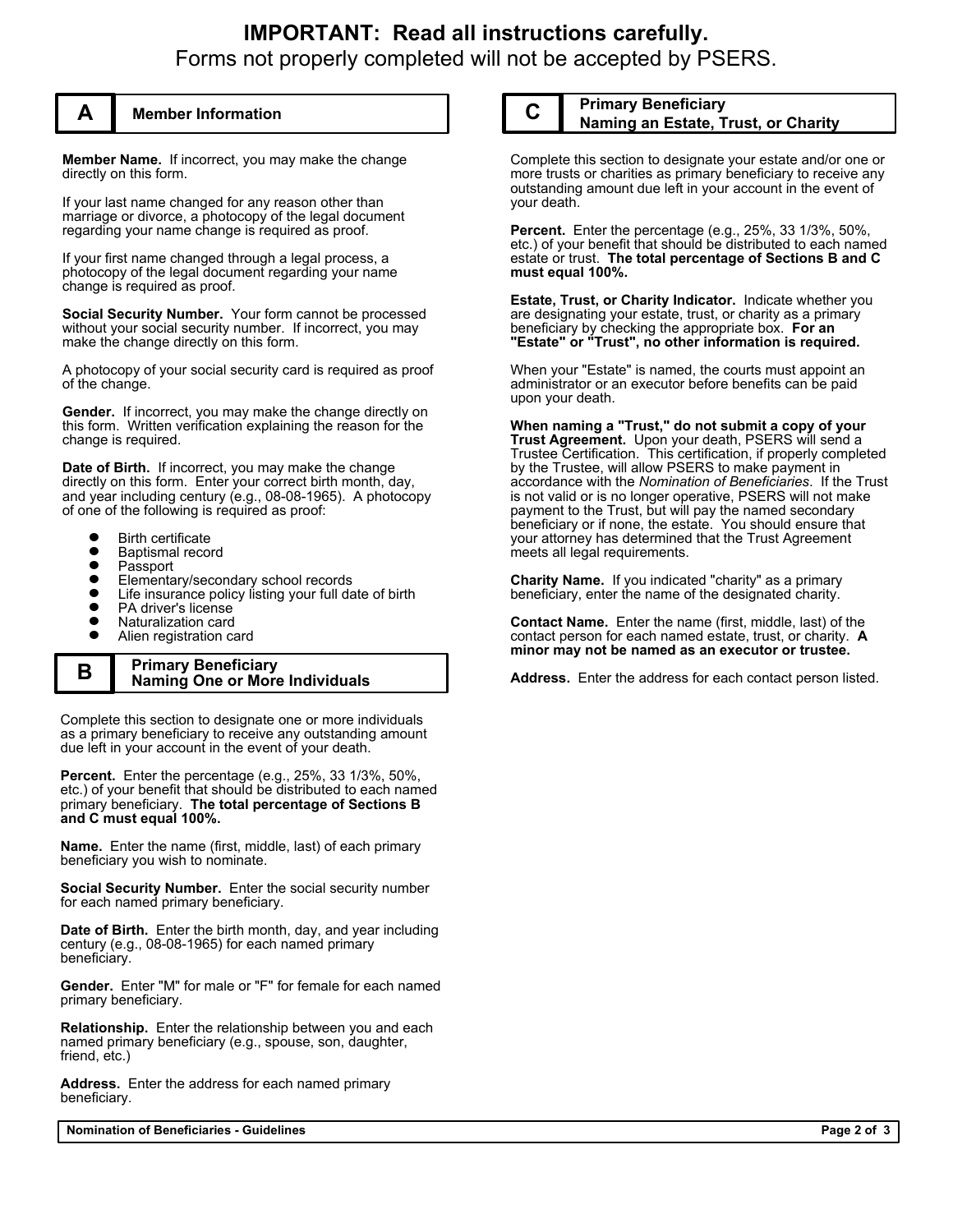#### **D Secondary Beneficiary Naming One or More Individuals**

Complete this section to designate one or more individuals as a secondary beneficiary to receive any outstanding amount due left in your account in the event of your death and the deaths of all named primary beneficiaries.

**Percent.** If you wish to designate your secondary beneficiaries using percentages, indicate what percentage (e.g., 25%, 33 1/3%, 50%, etc.) of your benefit that should be distributed to each named secondary beneficiary. **The total percentage of Sections D and E must equal 100%.**

**Order.** If you wish to designate your secondary beneficiaries using preferential order, indicate the order of preference in the Percent/Order columns (e.g., 1, 2, 3, etc.) **between Sections D and E.** If all primary beneficiaries predecease you, full payment will be made to the **first** secondary beneficiary. If that individual also predeceased you, full payment wil be made to the **second** secondary beneficiary, and so on in preferential order.

**Name.** Enter the name (first, middle, last) of each secondary beneficiary you wish to nominate.

**Social Security Number.** Enter the social security number for each named secondary beneficiary.

**Date of Birth.** Enter the birth month, day, and year including century (e.g., 08-08-1965) for each named secondary beneficiary.

**Gender.** Enter "M" for male or "F" for female for each named secondary beneficiary.

**Relationship.** Enter the relationship between you and each named secondary beneficiary (e.g., spouse, son, daughter, friend, etc.).

**Address.** Enter the address for each named secondary beneficiary.

| Е | <b>Secondary Beneficiary</b>     |
|---|----------------------------------|
|   | <b>Naming an Estate or Trust</b> |

Complete this section to designate your estate and/or one or more trusts or charities as a secondary beneficiary. As in Section D, you may designate the distribution of a benefit to secondary beneficiaries using percentages or preferential order. If you use percentages, **the total percentage of Sections D and E must equal 100%.**

If you wish to designate your secondary beneficiaries using preferential order, indicate the order of preference in the Percent/Order columns (e.g., 1, 2, 3, etc.) **between Sections D and E.**

**Estate, Trust, or Charity Indicator.** Indicate whether you are designating your estate, trust, or charity as a secondary beneficiary by checking the appropriate box. **For an "Estate" or "Trust", no other information is required.**

When your "Estate" is named, the courts must appoint an administrator or an executor before benefits can be paid upon your death.

**When naming a "Trust," do not submit a copy of your Trust Agreement.** Upon your death, PSERS will send a Trustee Certification. This certification, if properly completed by the Trustee, will allow PSERS to make payment in accordance with the *Nomination of Beneficiaries* . If the Trust is not valid or is no longer operative, PSERS will not make payment to the Trust, but will pay the named secondary beneficiary or if none, the estate. You should ensure that your attorney has determined that the Trust Agreement meets all legal requirements.

**Charity Name.** If you indicated "charity" as a secondary beneficiary, enter the name of the designated charity.

**Contact Name.** Enter the name (first, middle, last) of the contact person for each named estate, trust, or charity. **A minor may not be named as an executor or trustee.**

**Address.** Enter the address for each contact person listed.

### **F Guardian Information**

Complete this section to name a guardian for any named primary and/or secondary beneficiary less than 18 years of age.

If you name more than one person as a guardian for an individual minor primary or secondary beneficiary, the guardian names must be connected with "and" (e.g., John and Mary Smith); **do not use** "or" **or** "and/or" (e.g., John and/or Mary Smith, John Smith or James Jones).

**Guardian Name(s).** Enter the name (first, middle, last) of each guardian you wish to designate for each named minor.

**Address.** Enter the address for each named guardian.

**Minor Name(s).** Enter the name (first, middle, last) of each minor primary and/or secondary beneficiary nominated.

### **G Member Certification**

**Your signature and date you signed this form are required.** By signing this form, you are certifying that all information provided is correct.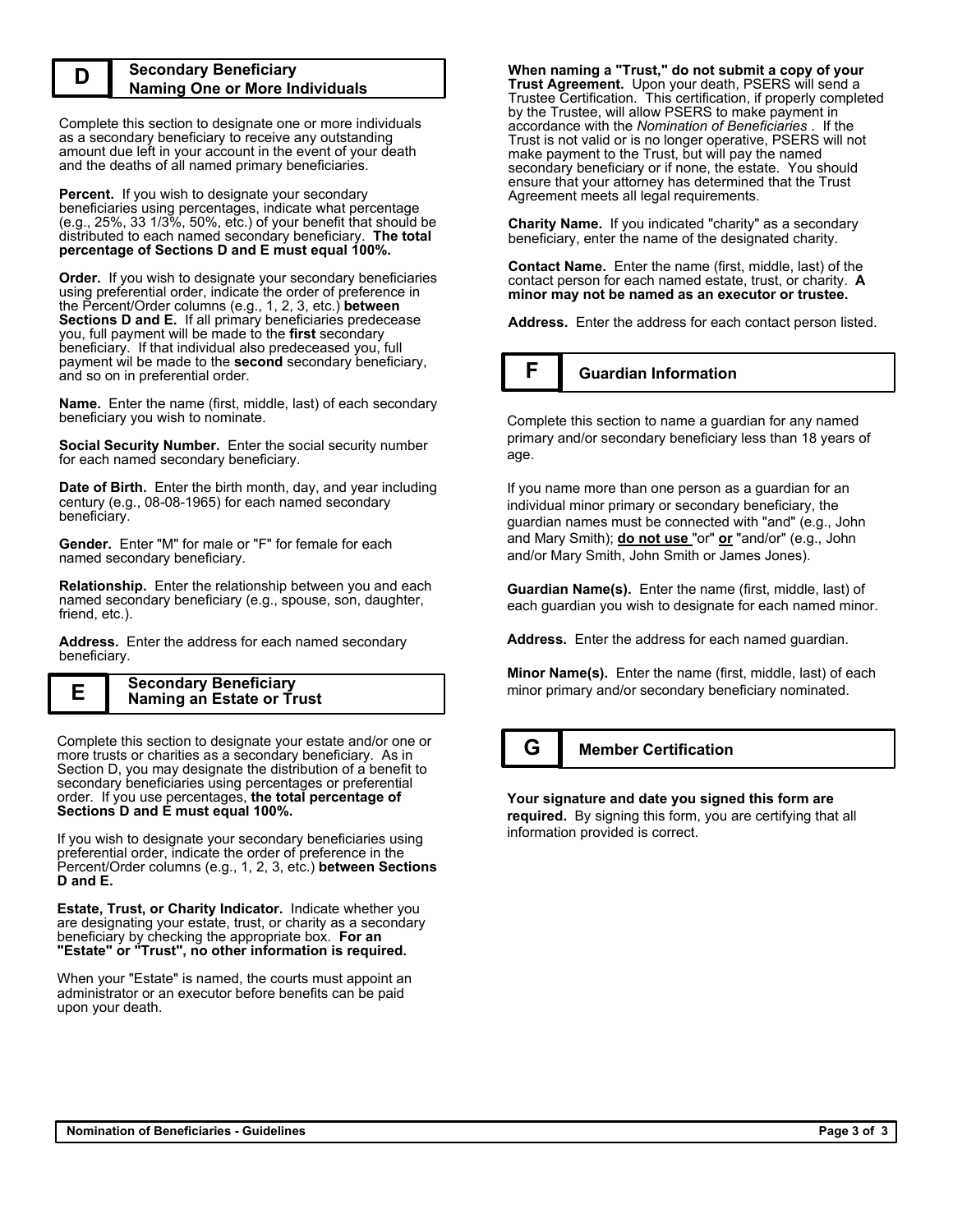Commonwealth of Pennsylvania - Public School Employees' Retirement System

5 N 5th Street Harrisburg PA 17101-1905 Toll-free: 1.888.773.7748 *www.psers.state.pa.us*

# **Nomination of Beneficiaries**



PSRS-187 (10/2013)

## **A Member Information**

| <b>Member Name</b>                                          |                                                                                                  |
|-------------------------------------------------------------|--------------------------------------------------------------------------------------------------|
| <b>Social Security</b><br><b>Number</b>                     |                                                                                                  |
| Gender                                                      |                                                                                                  |
| Date of Birth                                               |                                                                                                  |
|                                                             |                                                                                                  |
| <b>Former Last Name</b><br>(only if used in<br>this System) |                                                                                                  |
|                                                             | Check here if you do not want your beneficiary<br>to appear on your annual Statement of Account. |

| <b>Member Address Change</b> |  | <b>Check here if</b><br>new address |
|------------------------------|--|-------------------------------------|
| <b>Apt# or Suite</b>         |  |                                     |
| <b>Street Address</b>        |  |                                     |
| City                         |  |                                     |
| <b>State &amp; Zip Code</b>  |  |                                     |
| <b>Daytime Phone</b>         |  |                                     |
| <b>Evening Phone</b>         |  |                                     |

### **B Primary Beneficiary - Naming One or More Individuals**

Complete this section to designate one or more individuals as a primary beneficiary. Indicate what percentage (e.g., 25%, 33 1/3%, 50%, etc.) of your benefit should be distributed to each named primary beneficiary in the event of your death. **The total percentage of Sections B and C must equal 100%.**

| Percent | Name<br>(first, middle, last) | <b>Social Security</b><br><b>Number</b> | Date of Birth<br>(month/day/year) | Gender | Relationship | <b>Address</b><br>(street, city, state, zip code) |
|---------|-------------------------------|-----------------------------------------|-----------------------------------|--------|--------------|---------------------------------------------------|
|         |                               |                                         |                                   |        |              |                                                   |
|         |                               |                                         |                                   |        |              |                                                   |
|         |                               |                                         |                                   |        |              |                                                   |
|         |                               |                                         |                                   |        |              |                                                   |
|         |                               |                                         |                                   |        |              |                                                   |
|         |                               |                                         |                                   |        |              |                                                   |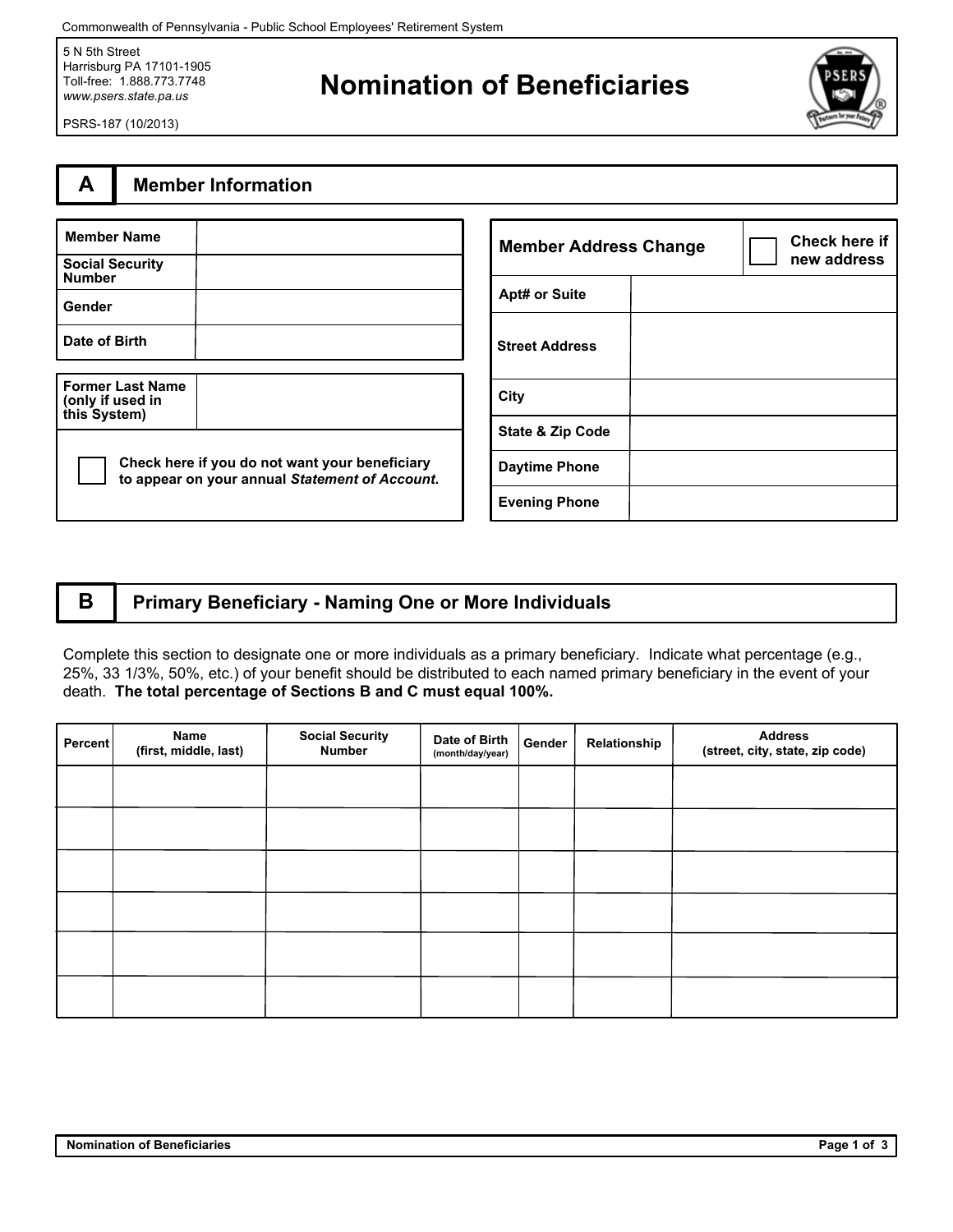

### **C Primary Beneficiary - Naming an Estate, Trust, or Charity**

Complete this section to designate your estate and/or one or more trusts or charities as a primary beneficiary. Indicate what percentage (e.g., 25%, 33 1/3%, 50%, etc.) of your benefit should be distributed to each named estate, trust, or charity in the event of your death. **The total percentage of Sections B and C must equal 100%.**

| Percent | Indicate<br><b>Estate, Trust, or Charity</b> | <b>Charity Name</b><br>(if applicable) | <b>Contact Name</b> | <b>Contact Address</b><br>(street, city, state, zip code) |
|---------|----------------------------------------------|----------------------------------------|---------------------|-----------------------------------------------------------|
|         | Estate<br><b>_I</b> Trust<br>$\Box$ Charity  |                                        |                     |                                                           |
|         | <b>Estate</b><br>Trust<br>Charity            |                                        |                     |                                                           |
|         | Estate<br>Trust<br>Charity                   |                                        |                     |                                                           |

### **D Secondary Beneficiary - Naming One or More Individuals**

Complete this section to designate one or more individuals as a secondary beneficiary. You may designate the distribution of a benefit to secondary beneficiaries in one of two ways: using percentages or preferential order.

If you wish to designate your secondary beneficiaries using percentages, indicate in the Percent/Order column what percentage (e.g., 25%, 33 1/3%, 50%, etc.) of your benefit should be distributed to each named secondary beneficiary in the event of your death and the deaths of all named primary beneficiaries. **The total percentage of Sections D and E must equal 100%.**

If you wish to designate your secondary beneficiaries using preferential order, indicate the order of preference in the Percent/Order column (e.g., 1, 2, 3, etc.) **between Sections D and E.** If all primary beneficiaries predecease you and you choose preferential order, full payment will be made to the **first** secondary beneficiary. If that individual also predeceases you, full payment will be made to the **second** secondary beneficiary, and so on in preferential order.

| Percent/<br>Order | Name<br>(first, middle, last) | <b>Social Security</b><br><b>Number</b> | Date of Birth<br>(month/day/year) | Gender | Relationship | <b>Address</b><br>(street, city, state, zip code) |
|-------------------|-------------------------------|-----------------------------------------|-----------------------------------|--------|--------------|---------------------------------------------------|
|                   |                               |                                         |                                   |        |              |                                                   |
|                   |                               |                                         |                                   |        |              |                                                   |
|                   |                               |                                         |                                   |        |              |                                                   |
|                   |                               |                                         |                                   |        |              |                                                   |
|                   |                               |                                         |                                   |        |              |                                                   |